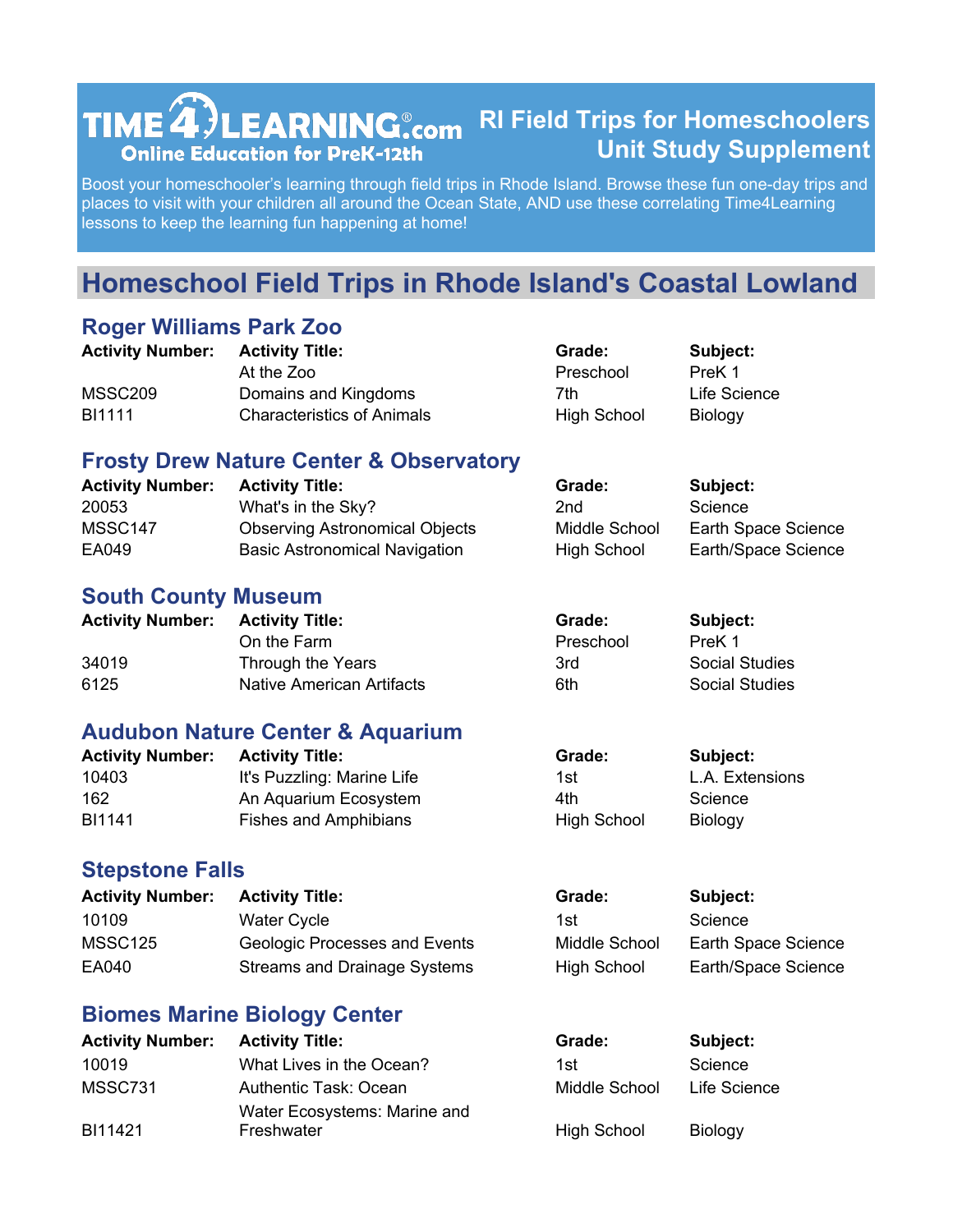### **Rhode Island Historical Society**

| <b>Activity Number:</b> | <b>Activity Title:</b>      | Grade: | Subject:              |
|-------------------------|-----------------------------|--------|-----------------------|
| 5975                    | Civil Rights                | 5th    | <b>Social Studies</b> |
| 5939                    | Think Like an Archaeologist | 5th    | Social Studies        |

### **Edna W. Lawrence Nature Lab**

| <b>Activity Number:</b> | <b>Activity Title:</b>    | Grade:             | Subject:       |
|-------------------------|---------------------------|--------------------|----------------|
|                         | Life Science > Plants     | 1st                | Science4Us     |
| 3560                    | <b>Balance of Nature</b>  | 3rd                | Science        |
| BI1011                  | <b>Classifying Plants</b> | <b>High School</b> | <b>Biology</b> |

## **Homeschool Field Trips in Rhode Island's Eastern New England Upland**

## **Blackstone River Valley National Historic Park**

| <b>Activity Number:</b>             | <b>Activity Title:</b>                          | Grade:             | Subject:                |
|-------------------------------------|-------------------------------------------------|--------------------|-------------------------|
| 769                                 | The Marvels of Motion                           | 4th                | Science                 |
| MSSC730                             | <b>Authentic Task: Freshwater</b>               | Middle School      | Life Science            |
| PS1531                              | <b>Work and Machines</b>                        | <b>High School</b> | <b>Physical Science</b> |
|                                     | <b>Blackstone Valley Visitor Center</b>         |                    |                         |
| <b>Activity Number:</b>             | <b>Activity Title:</b>                          | Grade:             | Subject:                |
| 5729                                | Industry and Factories in the Northeast         | 5th                | <b>Social Studies</b>   |
| 6013                                | The Nation Industrializes                       | 6th                | <b>Social Studies</b>   |
| 7075                                | <b>Industrial Revolution</b>                    | 7th                | <b>Social Studies</b>   |
|                                     | <b>Pulaski State Park and Recreational Area</b> |                    |                         |
| <b>Activity Number:</b>             | <b>Activity Title:</b>                          | Grade:             | Subject:                |
|                                     | <b>All About Nature</b>                         | Preschool          | PreK <sub>2</sub>       |
| 3555                                | <b>Changing Earth's Surface</b>                 | 3rd                | Science                 |
| <b>BI1151</b>                       | <b>Fishes and Amphibians</b>                    | High School        | <b>Biology</b>          |
| <b>Museum of Work &amp; Culture</b> |                                                 |                    |                         |
| <b>Activity Number:</b>             | <b>Activity Title:</b>                          | Grade:             | Subject:                |
| 6017                                | The Workers' Changing World                     | 6th                | <b>Social Studies</b>   |
| 7014                                | Workers and Their Rights                        | 7th                | <b>Social Studies</b>   |
|                                     | The Industrial Revolution in the United         |                    |                         |
| <b>HS411</b>                        | <b>States</b>                                   | <b>High School</b> | US History II           |
|                                     |                                                 |                    |                         |

#### **World War II Veterans Memorial Park**

| <b>Activity Number:</b> | <b>Activity Title:</b>    | Grade:             | Subject:              |
|-------------------------|---------------------------|--------------------|-----------------------|
| 7128                    | Victory and Human Tragedy | 7th                | <b>Social Studies</b> |
| <b>HS725</b>            | The Postwar World         | <b>High School</b> | US History II         |
| <b>WH088</b>            | World War II, Part 1      | <b>High School</b> | World History         |